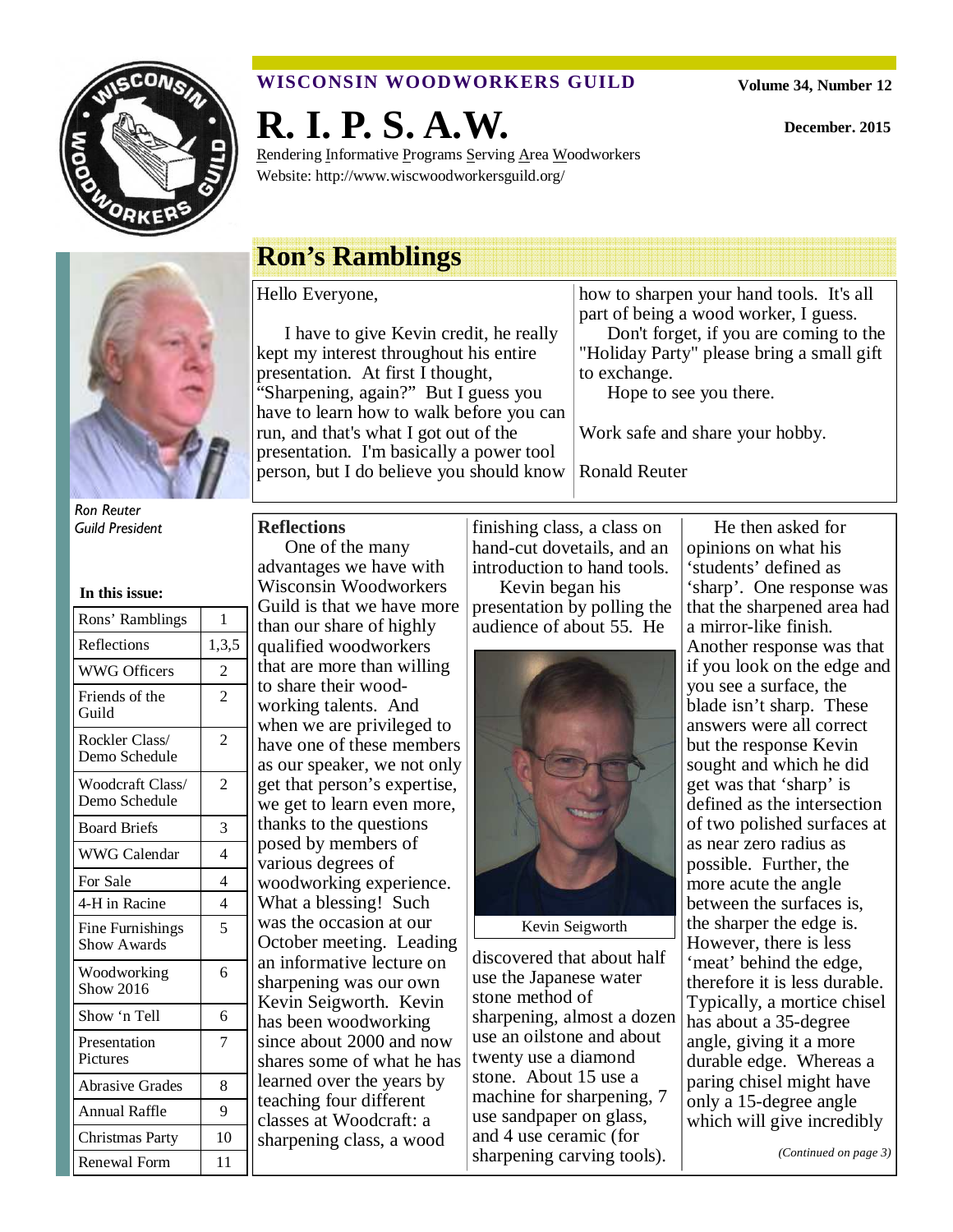## **WWG Officers**

| <b>President</b>      | <b>Ron Reuter</b><br>ronbo439@yahoo.com        | 262/784-5877 |
|-----------------------|------------------------------------------------|--------------|
| <b>Vice President</b> | <b>Greg Waldo</b><br>Waldog1050@sbcglobal.net  | 414/769-1553 |
| Treasurer             | Andy Wagner<br>yxandy2001@sbcglobal.net        | 414/327-7505 |
| <b>Secretary</b>      | <b>Ken Ochs</b><br>kochs@wi.rr.com             | 262/782-2135 |
| Program               | <b>Jay Pilling</b><br>Jaypilling537@gmail.com  | 414/425-5692 |
| Toy Chairman          | <b>Norm Lange</b><br>glfinman@wi.rr.com        | 920/474-7183 |
| <b>Raffles</b>        | Jim Schlarb.                                   | 262/968-4830 |
| Membership            | <b>Kevin Seigworth</b><br>kseigworth@wi.rr.com | 262/470-8916 |
| <b>Publications</b>   | Leila Crandall-Frink<br>leila.frink@gmail.com  | 414/453-4118 |
|                       | <b>Don Doss</b><br>FourPartHarmonyt@att.net    | 414/281-2854 |

#### **Friends of the Wisconsin Woodworkers Guild**

**Homestead Finishing Products**, Cleveland, OH (216) 631-5309 www.homesteadfinishing.com

**Rockler's (The Woodworker's Store)** 1725 S 108th St, West Allis, (414) 774-1882

**Woodcraft,** 14115 W. Greenfield Ave New Berlin, WI 53151 Phone: (262) 785-6770

**Woodline USA** (800) 472-6950

**L&B Home Improvements**, Luke Bassler (414) 477-5381

## **RENEWAL TIME**

Your membership with Wisconsin Woodworkers Guild expires on December 31, 2015. Renew now so you won't miss a single issue of R.I.P.S.A.W. Our editors spend countless hours making sure each issue is a valuable resource, not only for recapping the previous month's speaker, but also to keep you informed on all that your Guild is doing for you, for your hobby, and for our area.

Renewing is easy. Just fill out the Renewal Form on page 10 and send with your check for \$35.00 made payable to WWG. You can also pay by cash or check at a meeting. But don't delay! Fill out the Form and write your check NOW! And PLEASE don't combine your dues and Christmas Party Registration on one check!

## **Rockler Class Schedule - Tuition assessed** Red & Green Holiday Pen Turning with Gary, Fri, Dec 4, 12:30PM - 2PM Flying Pig Ornaments on the Scroll Saw, Fri, Dec 4, 3PM - 7PM Santa Ornaments with Matt, Sat, Dec 5, 11AM - 5PM Christmas Tree & Snowman Ornament Turning with Gary, Sat, Dec 12, 12:30PM - 4PM Wall Wreaths with Matt, Wed, Dec 16, 4PM - 7PM Bowl Turning with Gary, Sat, Dec 19, 9:30AM - 1:30PM **Rockler Demonstrations**  Mortice & Tenon Construction, Sat, Dec 5, 11AM Advanced Scroll Saw Techniques, Tue, Dec 8, 5PM - 7PM Getting the Most From Your Router, Sat, Dec 12, 11AM Acrylic Pen Finishing, Wed, Dec 16, 5PM - 7PM Wood Finishing, Sat, Dec. 19, 11AM *For further details, call Rockler: 414-774-1882. Location: 1725 S 108th St, West Allis*

#### **Woodcraft Class Schedule - Tuition assessed**

Basic Construction w/Chris, a 7-week series Tue, Dec 1, 6PM - 9PM Tue, Dec 8, 6PM - 9PM Tue, Dec 15, 6PM - 9PM Tue, Dec 22, 6PM - 9PM Tue, Dec 29, 6PM - 9PM Tue, Jan 5, 6PM - 9PM Tue, Jan 12, 6PM - 9PM Wood Finishing w/Kevin Seigworth, Sat, Dec 5,

9:30AM - 3:30PM Turn Ornaments w/Melanie Wegner, Th, Dec 10,

6PM - 9PM

Jointer-Planer-Tablesaw w/Dan McClanahan, Mon, Dec 14, 6PM - 9PM

Basic Router Techniques w/Dan McClanahan, Mon, Dec 21, 6PM - 9PM

**Woodcraft Demonstrations** 

Carving Demo w/Frank Penne, Sun, Dec 6, Noon - 2PM

*For further details, call Woodcraft: 262-765-6770. Woodcraft is located at 14115 W. Greenfield Ave., New Berlin*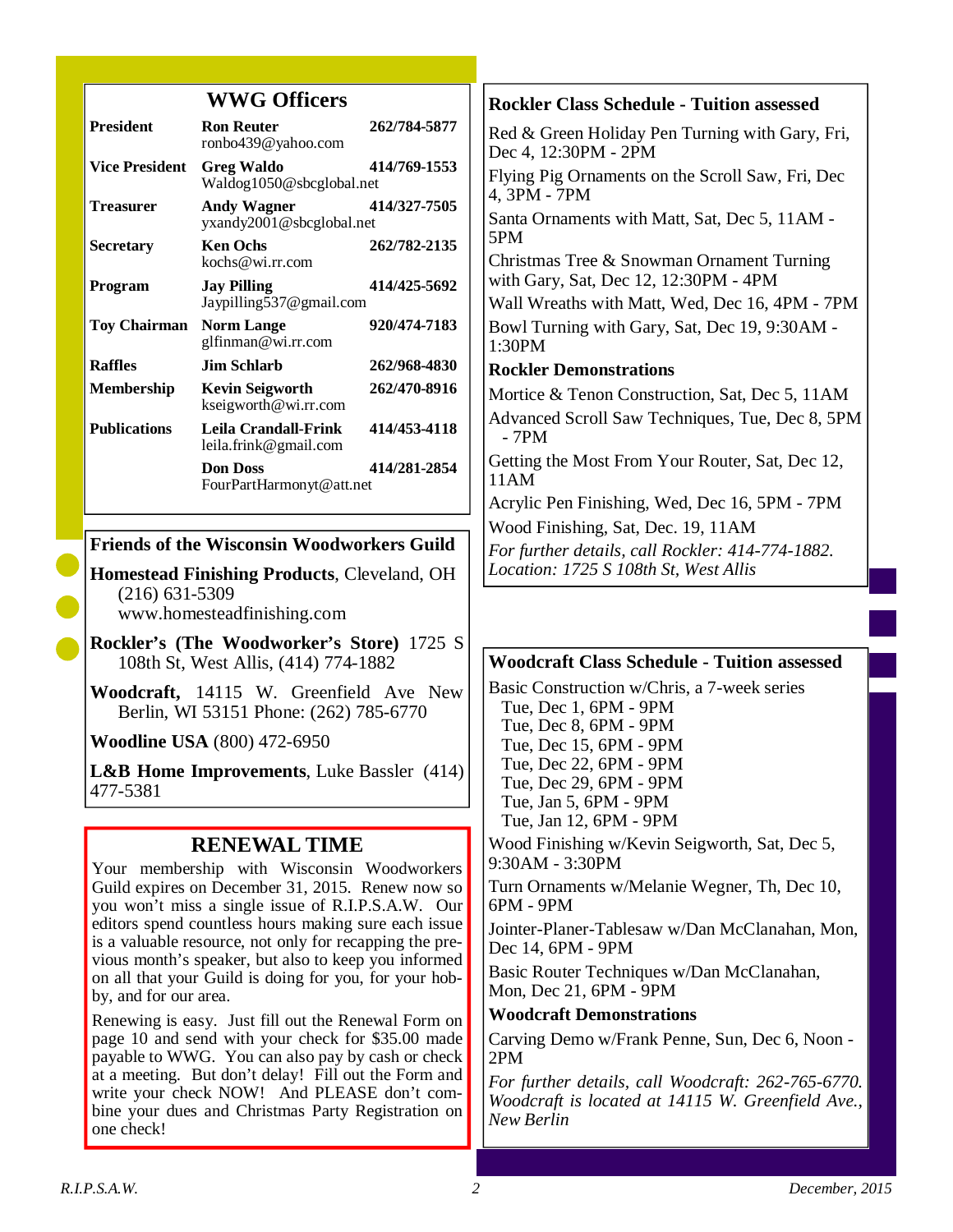#### smooth results but is more at home on soft woods. *(Continued from page 1)*

Kevin brought some excellent examples of sharpening tools. He had two Japanese water stones, a Norton manmade oilstone, sandpaper on glass, a diamond stone, and a leather strop with a honing compound on it. Whatever system is selected, Kevin highly recommends picking one system and getting very good at using it.

He also brought three WoodRiver hand planes: a number 4 smoother, a standard block plane and a low angle block plane. He also brought a set of six WoodRiver bench chisels. He showed how to sharpen the edges of all the tools.

Regarding chisels, Kevin pointed out that they are the Number One cause of woodworkers going to the emergency room from hand tool injuries. Dull edges are a leading cause of this. Dull edges cause a woodworker to use the chisel improperly. NEVER use a chisel with any part of your anatomy in the way of a blade. All it takes is one slip. The chisel is a twohanded tool – one hand is steering and the other hand is

pushing. That way, neither hand is in harm's way. Always work with your workpiece clamped so you don't use a hand to hold it.

Sharpening stones are a form of ceramic grit– either natural or man-made. The important difference between the stones is the binder – what holds the stone together. The Japanese water stone has a very soft binder and therefore, wears away relatively quickly offering up a constant stream of new sharp particles so it cuts wicked fast. The downside to this is that the stone needs to be re-flattened often. Fortunately this is quickly and easily done on a flat surface such as a diamond stone, a flattening stone or sandpaper on glass or granite.

Kevin threw out some cautions for us. One was to make sure you clean the blade and honing guide wheel between stones to ensure you do not transfer course grit to your finer stone and leave scratches in your edge. Another caution was that when using a machine to sharpen, be careful that you don't allow the blade to heat to a point where the tempering is destroyed. Kevin also cautioned on the use of sandpaper on glass. He recommended pulling the blade rather than pushing since the blade could catch on the sandpaper and rip it.

Kevin then moved into actual



sharpening, concentrating on chisels and plane blades. His focus was to describe the concepts involved which then can be translated into use for sharpening any tool. The first step in sharpening is to get the back flattened and polished. If the back isn't flat and polished, no amount of sharpening on the beveled side will result in the optimally sharpened blade. For plane blades only, there is a shortcut to flattening and polishing the entire back called *(Continued on page 5)* 

## **Wisconsin Woodworkers Guild Board Briefs – November 5, 2015**

**Attendees:** Ron Reuter, Greg Waldo, Don Doss, Kevin Seigworth, Andy Wagner, Dave Steingart, and Ken Ochs

**Treasury Balance:** \$5,228.48

**Membership:** Paid 2015 membership is at 114 members

**Secretary:** Fifty-five (55) members/guests attended the November meeting.

**Other:** Ways to increase membership were discussed. The expense we can afford for a speaker was also discussed. The new bulletin board was pointed out. Dave Steingart mentioned services available from website providers that we may or may not find of value.

A motion to amend the Guild Constitution and By-Laws as proposed was passed. With 52 members present (and 3 guests), 35 "yes" votes were required for passage and 44 were counted.

A reminder that all items for publication in the Ripsaw should be sent to both Leila Crandall-Frink (leila.frink@gmail.com) and Don Doss (FourPartHarmony@att.net).

Respectfully Submitted, Ken Ochs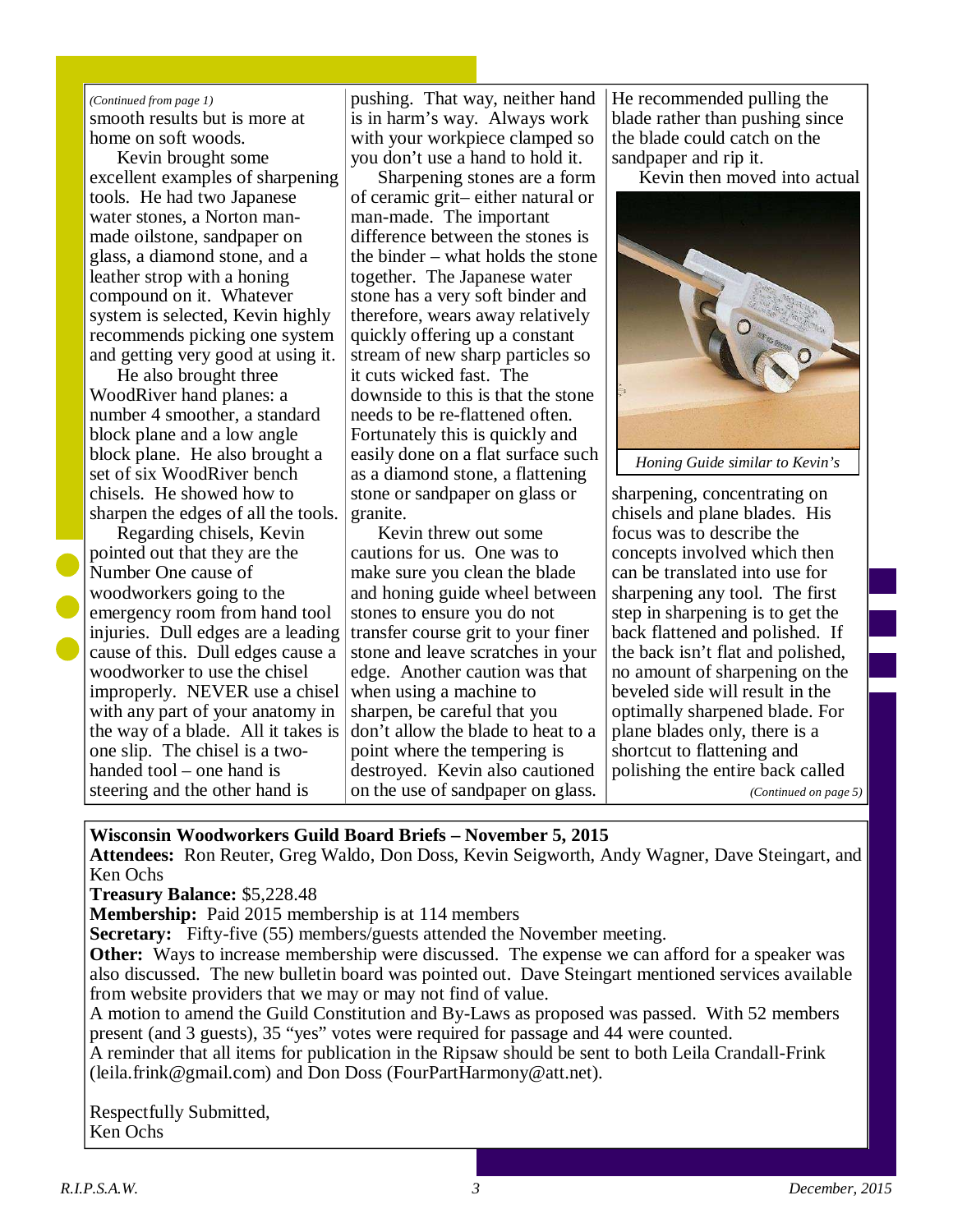## **WWG CALENDAR**

**December 3rd - Christmas Party & Christmas Toy Distribution:** Meyer's Restaurant, 4260 S. 76th St., Greenfield, WI. Three entrances to parking: one off 76th Street just north of Walgreens, the second off Cold Spring Road just east of Walgreens, and the third off Forest Home Avenue.

**January 7th - Dave Gills:** A long time member, Dave will be giving us a presentation on gun stocks. Fabricating gun stocks involve general woodworking, sculpting and finishing. So even if gun stocks aren't your thing, you're sure to learn something from Dave that will apply to you.

**February 4th - Lyle Morrison:** Lyle will be telling us about carving canes, knives, bones and antlers. Carving can apply to just about any woodworking project. Let your imaginations run wild!

**March 3rd - James Allen Wilsing:** Mr. Wilsing's business is called James Allen Wilsing Native American Inspired Flutes. His flutes are inspired by the original Native American design. Unlike the more common side-blown flutes, Native American-style flutes are end-blown.

*I'm currently working on putting together a tour of Kettle Moraine Hardwoods in 2016. We did this tour some years ago and its time for us to get re-acquainted with this premier sawmill. Please express your interest in participating.* 

*Also, please submit your thoughts and ideas to me for programs you'd like to see in the future, either for one of our meetings or as a field trip.* 

Respectfully submitted, Jay Pilling, Program Chairman

| tired to bounce it.<br>$FAD$ $CAI$ $E$                                         | pany!"                                  | ambulance."<br>$\lambda$ II IN DACINE                                                                                   |
|--------------------------------------------------------------------------------|-----------------------------------------|-------------------------------------------------------------------------------------------------------------------------|
| ed that its when you still have some-<br>thing on the ball but you're just too | once I'd like to say, "No, its for com- | always ask, "Oh, you have a cat?" Just ask who is to be called in case of emer-<br>gency. I think you should write, "An |
|                                                                                |                                         | I was thinking about old age and decid- When people see a cat's litter pan, they Employment application blanks always   |

| FUR SALE                                            | 4-H IN RACINE                                       |
|-----------------------------------------------------|-----------------------------------------------------|
| Several power and hand tools (as well as 'a ton of  | WWG member George Henderson, with enthusi-          |
| fishing equipment') are offered from the estate of  | astic support from WWG members Bill Godfrey         |
| Bill Haen of Chilton, WI by his widow, Sue.         | and Paul Prondzinski, have been conducting          |
| Many of the items are listed on Craigs List. The    | woodworking classes for 4-H clubs. Chris Kra-       |
| woodworking collection includes power tools by      | emer of Woodcraft has graciously provided the       |
| DeWalt, Craftsman, Bosch, DeVilbiss, Black &        | use of their saws. Future plans include workshops   |
| Decker, Chicago Electric and Central Machinery.     | on scroll saws in January, and routers in February. |
| Sue has compiled a comprehensive list that she      | George would also like to host a wood-bending       |
| can e-mail to you. Contact her at 920-483-0139      | workshop in April. All workshops are held at the    |
| or by e-mail at sue.haen@gmail.com.                 | Yorkville 4-H Clover Center.                        |
| If enough are interested in traveling to Chilton as | Find out how you can participate by contacting      |
| a group to look over what's available, I will help  | George at 262-994-6014 or by e-mail at              |
| coordinate. Call Don Doss at 414-281-2854.          | geohen@tds.net.                                     |
| <b>Woodworker of the Year</b>                       | <b>Holiday Party, December 3rd</b>                  |
| The winner of this award for 2014 was Jim           | \$22.00/person, reserve your seats now!             |
| Schlarb. Who will win this coveted award for        | Please bring the door prizes you've created.        |
| 2015? You won't want to miss the presentation       | Great food,                                         |
| at our Holiday Party!                               | great service,                                      |
| This award is not necessarily for the best          | great enter-                                        |
| woodworker. It's for the person who has contrib-    | tainment,                                           |
| uted substantially to the Guild.                    | great fun!                                          |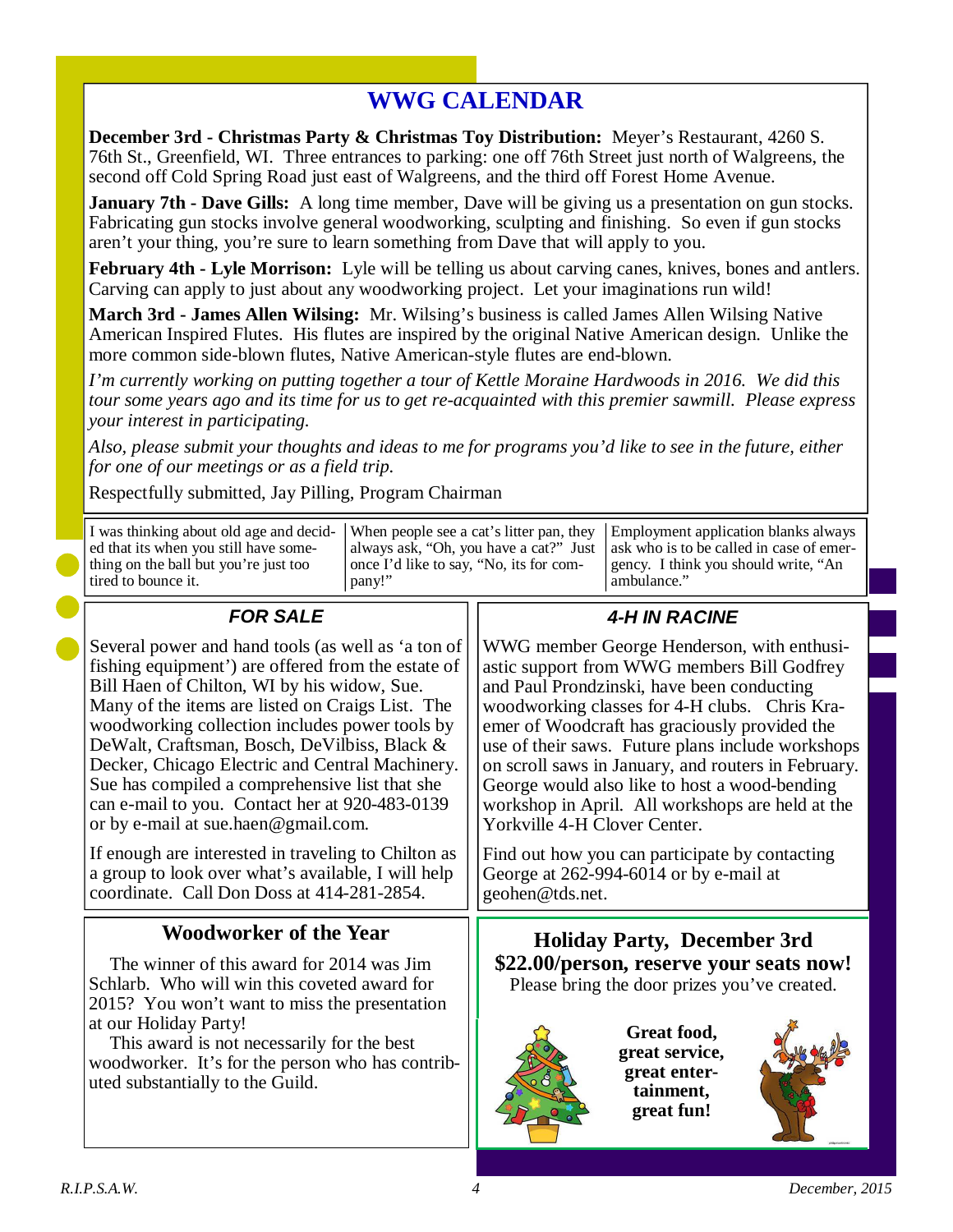#### *(Continued from page 3)*

the David Charlesworth ruler trick. He demonstrated how this technique enables one to quickly polish the cutting portion of the back of the blade and avoid the drudgery of working all the steel on the back. Unfortunately this technique is not applicable to chisels as the chisel back needs



*Example of Kevin's positioning tool* 

to be flat for effective paring and consistent results.

The standard bevel angle for a bench chisel or plane blade is

about 25 degrees with a 5 degree micro bevel resulting in a 30 degree bevel edge. Kevin showed a jig he uses to hold either a chisel or a plane blade. The blade is mounted in the jig in such a way that the bevel of the blade is positioned at the correct angle to the honing surface. Although most honing guides come with a calibration tool to help position the guide for the desired angle, these tools need to be set for the desired angle before use. To eliminate the resetting time, Kevin uses a simple positioning tool which is simply a ½"-thick board, about 12" square, with blocks glued in place to set the correct blade projection for the various angles Kevin uses.

He also talked about abrasive grits. He reviewed a system of using microns as a way to order

the progression of grits among and/or across various abrasives. A micron is one millionth of a meter. He uses an electric grinder or course (80 or 120 grit) sandpaper on granite to "grind" a primary bevel. Then he uses Norton waterstones to sharpen and hone the micro bevel back to a mirror polish. The Norton stones are 1000, 4000 and 8000 grit. That's 14, 6 and 3 microns, respectively. For a chart comparing grit to 'microns', see page 8.

I can't imagine anyone walking away from Kevin's presentation without having become more knowledgeable about sharpening. Thanks, Kevin!

Respectfully submitted, Don Doss

## **10th Annual Fine Furnishings Show**

KL Communications and Rockler Woodworking and Hardware are pleased to announce the 10th Annual Fine Furnishings Show *Best in Show* Award recipients. The Show was held in September, 2015 at the Meullner Building in Hart Park, Wauwatosa, Wisconsin.

**First Annual WDCC (Wisconsin Designer Crafts Council) Fine Craftsmanship Award**  Steve Skinner and Louise Belmont-Skinner, BlackTree Studio, New Carlisle, Indiana Honorable Mention: Lisa Giesfledt, Go Green Quilts

| Fine Art / Craft – Body of Work<br>Kenneth Vonderberg<br>Studio Blip<br>Milwaukee, WI                                | <b>Furniture: Rustic/Industrial – Body of Work</b><br>Brandan Gauthier<br><b>Gauthier Furniture</b><br>Two Rivers, WI | <b>Furniture: Traditional – Body of Work</b><br>Tom Gallenberg<br>Gallenberg Studio<br>White Lake, WI |
|----------------------------------------------------------------------------------------------------------------------|-----------------------------------------------------------------------------------------------------------------------|-------------------------------------------------------------------------------------------------------|
| Furniture: Modern/Contemporary – Body of<br>Work<br>Tim Brudnicki<br>Eau Claire Woodworks<br>Eau Claire, WI          | <b>Decorative Art – Body of Work</b><br>Richard Meyer<br>Richard Meyer Ceramic Studio<br>Santa Fe, NM                 | <b>Best New Product Debut / Innovative Design</b><br>Paul Morrison<br>The Wood Cycle<br>Oregon, WI    |
| <b>Furniture: Modern/Contemporary – Piece</b><br>$\vert$ Myron Tanner – The Study Table<br>MST Woodworks<br>Lodi, WI | <b>Furniture: Traditional – Piece</b><br>Jeff Benson $-$ <i>Off to the Races</i><br>Benson Designs<br>Green Bay, WI   |                                                                                                       |

Richard Hoffstedt Cherry Canyon Designs Spring Lake, MI Robert Mathiesen Milwaukee Institute of Art and Design (MIAD) **Mark Harrison Award for Marketing Excellence Student Award / Furniture** 

**Degree of Green Awards** 

|                                                        | Amateur                                        |                                              |                    |
|--------------------------------------------------------|------------------------------------------------|----------------------------------------------|--------------------|
| <b>First Place</b>                                     | <b>Second Place</b>                            | <b>Honorable Mention</b>                     | <b>First Place</b> |
| Eric Neevel<br>Neevel's Fine Woodworking<br>Clyman, WI | David Adler<br>D Adler WoodArt<br>Waukesha, WI | Kehlnhofer Custom Cabinets<br>Brookfield, WI | Kylie Osborne      |

To learn more about the award winners and the other talented exhibitors, go to www.facebook.com/finefurnishingsfinecraftshows The above information was provided by Karla Little, Show Owner, Fine Furnishings Shows, 401-816-0963, klittle@finefurnishingsshows.com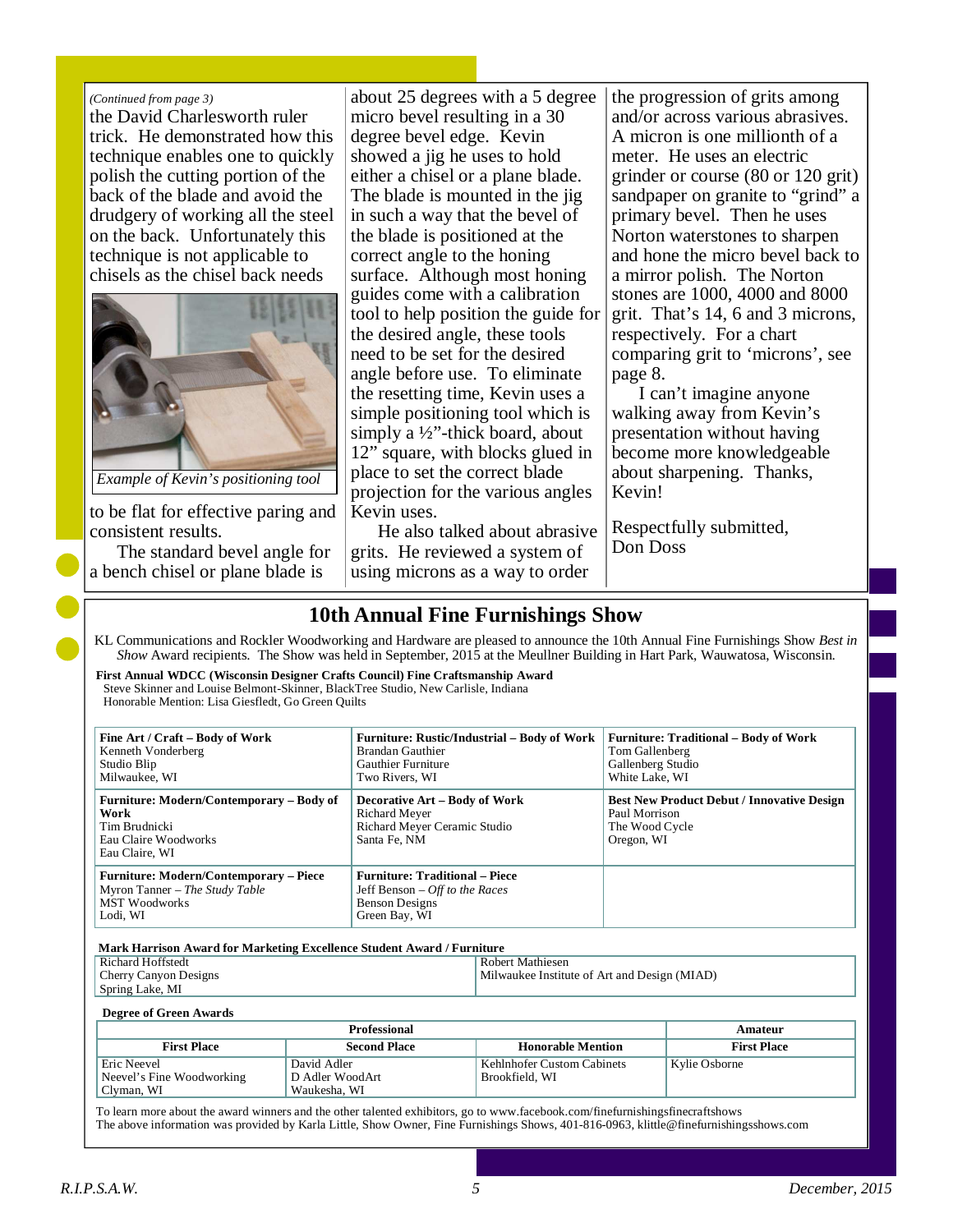## **WOODWORKING SHOW MILWAUKEE**

The Woodworking Show Milwaukee will be held March 11-13, 2016 at the Wisconsin Exposition Center in West Allis, Wisconsin. This event showcases products like stationary machinery, dowels or legs, shop equipment, time savers, measuring devices, finishing tools and products, cabinet tools and hardware, power tools and accessories and turning tools and supplies. Attendees will also get to see tools, adhesives, cleaning tools

#### **Points to ponder regarding old age:**

Brains of older people are slow because they know so much. People don't decline mentally with age, it just takes them longer to recall facts because they have so much more information in their brains.

Much like a computer struggles as the hard drive gets full, so, too, do humans take longer to access information when

and home improvement products. Hours are noon to 5PM on Friday, 10AM to 6PM on Saturday, and 10AM to 3PM on Sunday. Wisconsin Woodworkers Guild will again have a booth. This is a great way for us to reach out to the local woodworking community and let them know who we are. See Andy Wagner to see how you can participate. More information will be provided when it becomes available.

their brains are full.

The brains of older people don't get weak. On the contrary, they simply know more.

So the next time I reach for a word or a name, I won't excuse myself by saying, "I'm having a senior moment". I'll just say, "My disk is full!"



Tom Hipsak

## **SHOW 'N TELL**



Mike Erstad

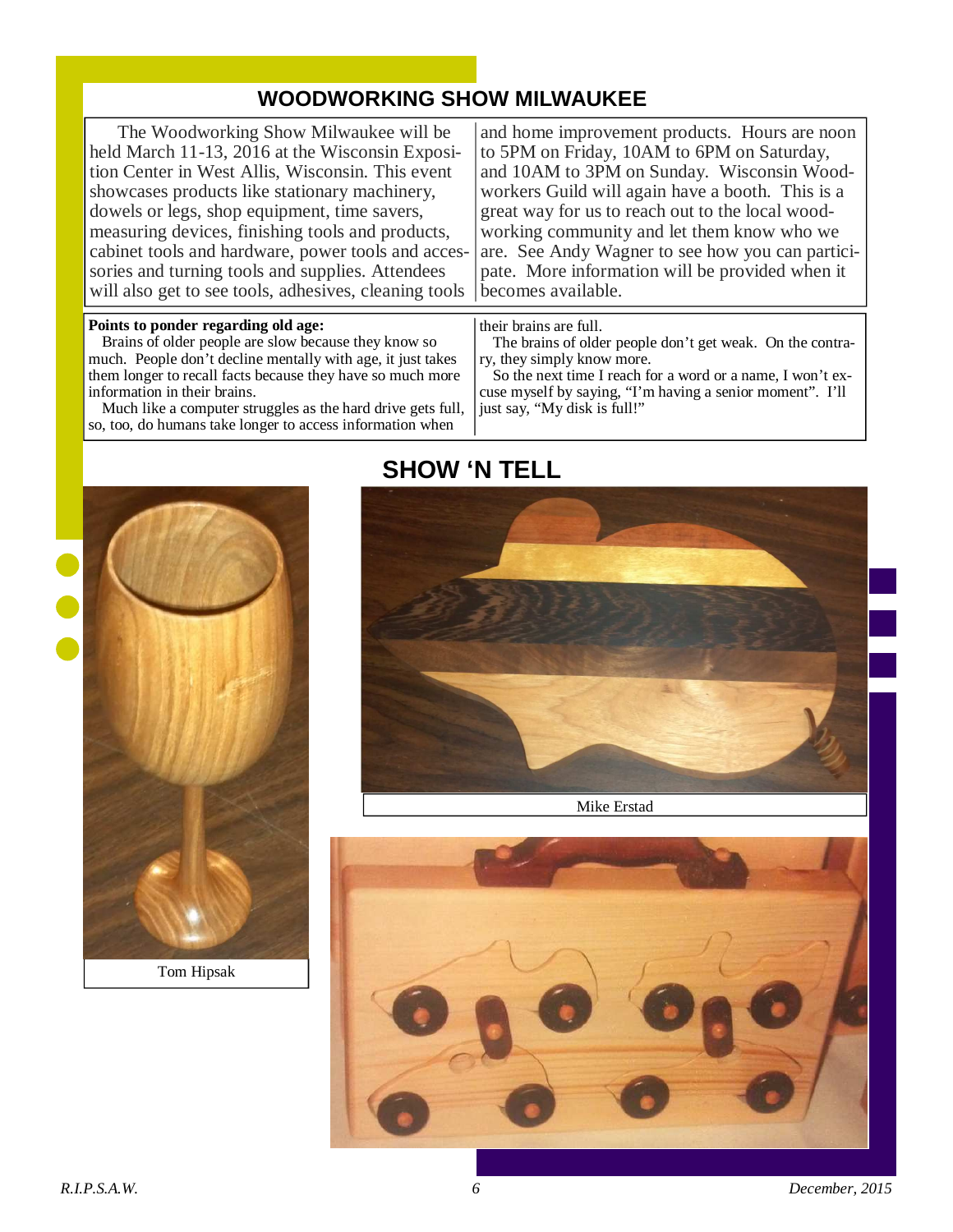

**10th Annual Fine Furnishings Show Award Winners** 

## **Sharpening with Kevin Seigworth**

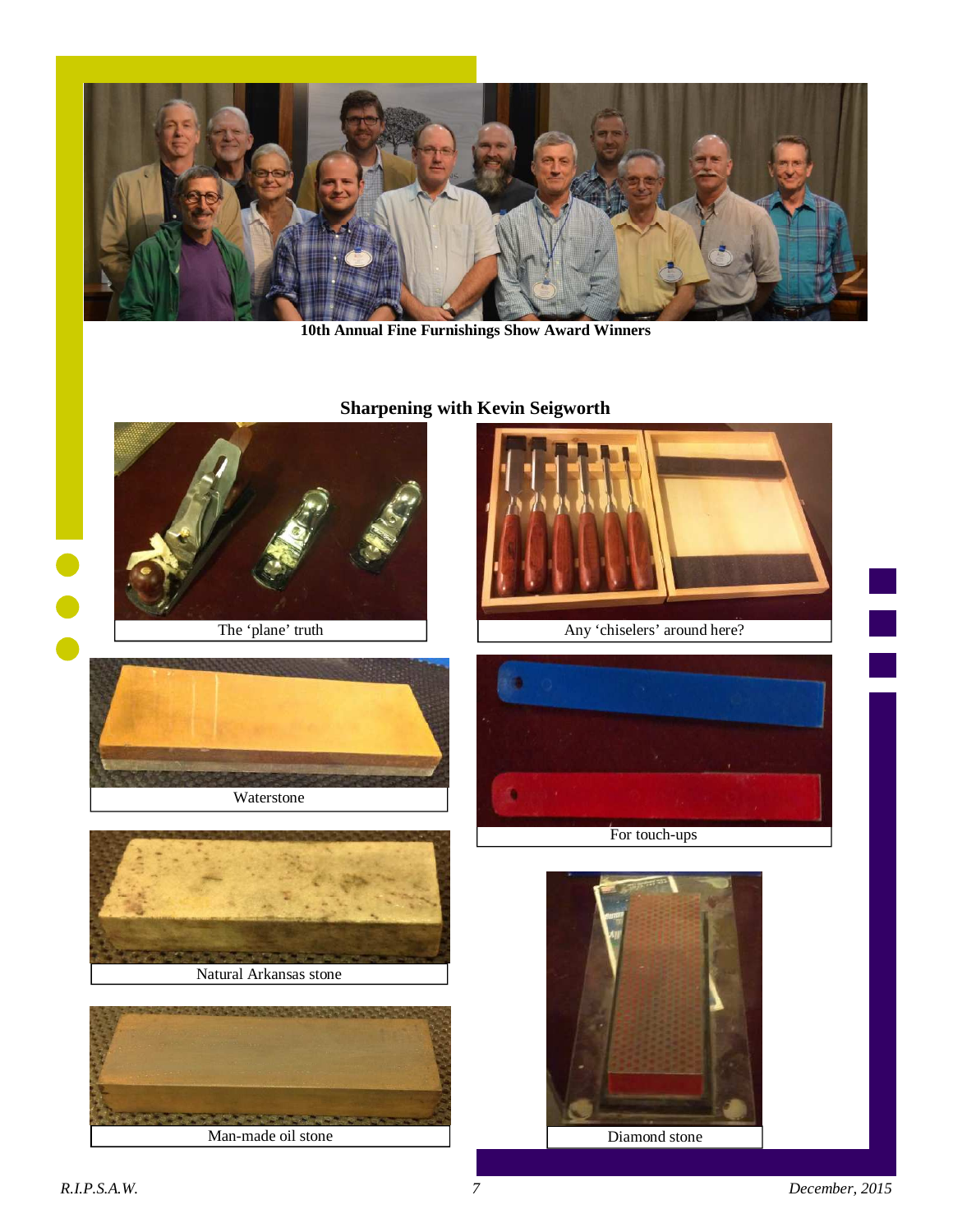|                            |               |                       |                          | <b>ABRASIVE GRADE COMPARISON CHART*</b> |                          |                 |                |
|----------------------------|---------------|-----------------------|--------------------------|-----------------------------------------|--------------------------|-----------------|----------------|
| Micron $(\mu)$<br>Avg Size | JIS<br>(Mesh) | <b>ANSI</b><br>(Grit) | <b>FEPA</b><br>(P-Grade) | Flexible<br>Diamond $(\mu)$             | Diamond<br>Cloth $(\mu)$ | Trizact $(\mu)$ | <b>Emery</b>   |
|                            |               | 12                    | P <sub>12</sub>          |                                         |                          |                 |                |
|                            |               | 16                    | P <sub>16</sub>          |                                         |                          |                 |                |
|                            |               | 20                    | P <sub>20</sub>          |                                         |                          |                 |                |
|                            |               | 24                    | P <sub>24</sub>          |                                         |                          |                 |                |
|                            |               | $\overline{36}$       | P36                      |                                         |                          |                 |                |
|                            |               | 40                    | P40                      |                                         |                          |                 |                |
|                            |               | 50                    | P <sub>50</sub>          |                                         |                          |                 |                |
| 250                        | 60            | 60                    | P60                      | M250                                    |                          |                 |                |
| 200                        | 80            | 80                    | P80                      |                                         |                          | A300            |                |
| 160                        | 100           | 100                   | 9100                     |                                         | 165                      | A200            |                |
| 125                        | 120           | 120                   | P120                     | M125                                    | $\overline{125}$         | A160            |                |
| 100                        | 150           | 150                   | P <sub>150</sub>         |                                         |                          | A130            |                |
| 80                         | 180           | 180                   | P <sub>180</sub>         |                                         |                          | A110            | $\mathbf 3$    |
| 75                         | 200           |                       |                          |                                         |                          | A100            |                |
|                            | 220           |                       | P220                     | M74                                     | 70                       | A90             |                |
| 60                         | 240           | 220                   | P240                     |                                         |                          | A85             | $\overline{2}$ |
|                            |               |                       |                          |                                         |                          | A80             |                |
|                            |               |                       | P280                     |                                         |                          | A75             |                |
| 50                         | 280           | 240                   |                          |                                         |                          | A65             |                |
|                            |               |                       | P320                     |                                         |                          | A60             |                |
|                            | 320           | 280                   |                          |                                         |                          |                 | $\mathbf{1}$   |
| 40                         | 360           | 320                   | P360                     |                                         |                          | A45             |                |
|                            | 400           | 360                   | P500                     | M40                                     | 45                       |                 | 1/0            |
| 35                         |               |                       | P600                     |                                         |                          | A35             |                |
| $\overline{30}$            | 500           | 400                   |                          | R30                                     |                          | A30             | 2/0            |
|                            |               |                       | P800                     |                                         |                          | A25             |                |
| 20                         | 600           | 500                   | P1000                    |                                         | 30                       | A20             | 3/0            |
|                            | 800           |                       |                          | M20                                     |                          |                 |                |
|                            | 1,000         | 600                   |                          |                                         |                          | A16             |                |
| 15                         | 1,200         | 800                   | P1200                    |                                         | 15                       |                 |                |
| 12                         | 1,500         | 1,000                 | P1500                    |                                         |                          |                 |                |
|                            | 1,800         |                       |                          | M10                                     | $\overline{9}$           | A10             |                |
| 9                          | 2,000         | 1,200                 | P2000                    | R <sub>10</sub>                         |                          |                 | 4/0            |
| 6                          |               | 1,400                 |                          |                                         |                          | A <sub>6</sub>  |                |
| 5                          | 2,500         |                       | P2500                    |                                         |                          |                 |                |
|                            | 3,000         |                       |                          |                                         | $6\overline{6}$          |                 |                |
| 3                          | 4,000         | 1,800                 | P3000                    |                                         |                          | A3              |                |
|                            | 6,000         |                       |                          |                                         |                          |                 |                |
|                            | 7,500         |                       |                          | R <sub>2</sub>                          |                          |                 |                |
| $\overline{1}$<br>0.5      | 8,000         | 2,000                 |                          |                                         | $\overline{3}$           |                 |                |
| 0.3                        | 10,000        |                       |                          |                                         |                          |                 |                |
| 0.1                        | 25,000        |                       |                          |                                         |                          |                 |                |
| 0.05                       |               |                       |                          |                                         |                          |                 |                |
|                            | 50,000        |                       |                          |                                         | 0.5                      |                 |                |

\* http://psidragon.com/customer/prsuho/Miscellaneous/Grade%20Comparison.pdf Use authorized by David J. Fitzgerald, FASM 3M Industrial Distributors Precision Surfaces International, Inc. Houston, Texas USA phone: 800-843-0950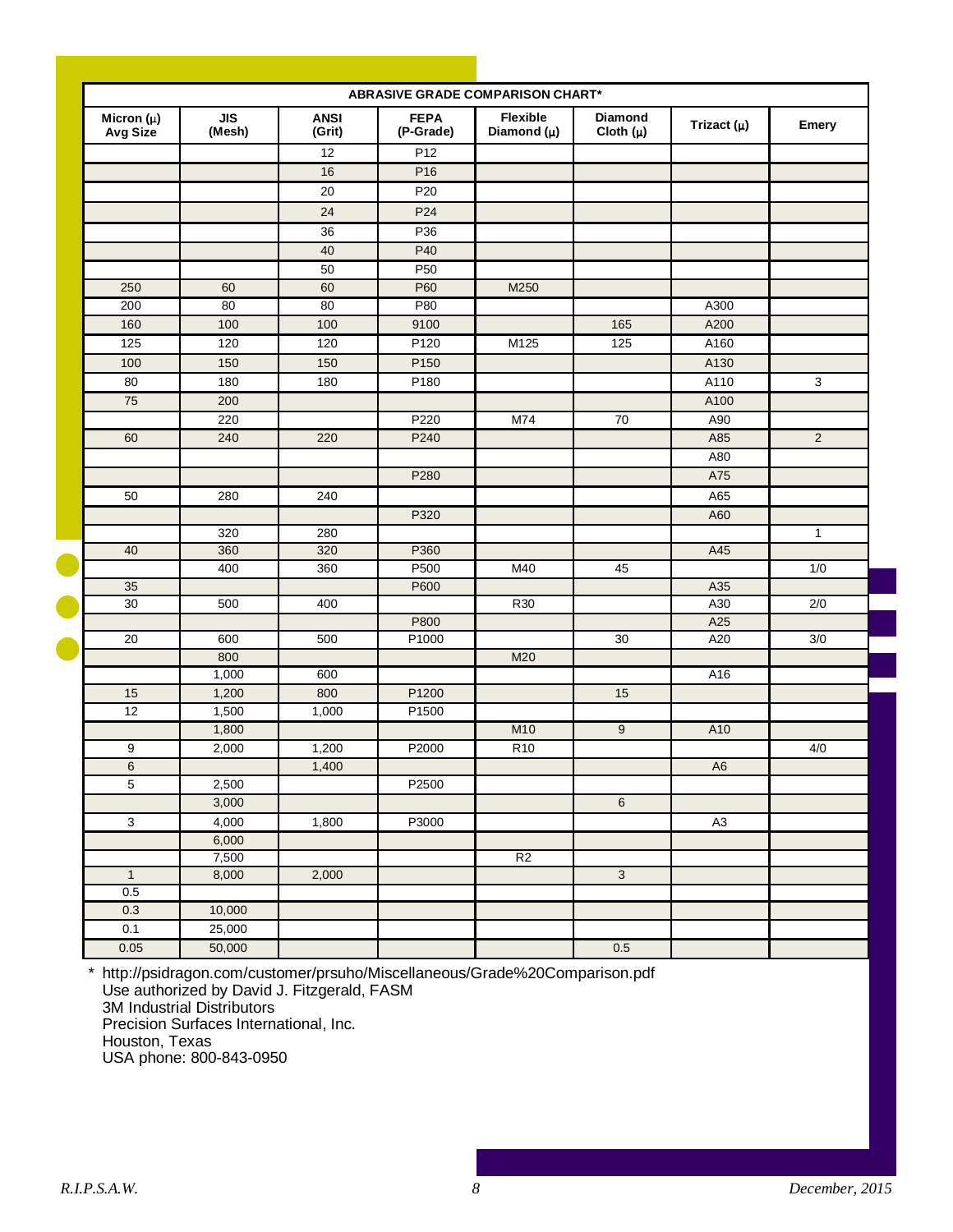## ANNUAL RAFFLE

*This year, our Annual Raffle will feature a Kreg Jig K4 Master System for quick and accurate pocket screw joints, a Drill Doctor 500X Bit Sharpener to make your twist drill bits cut like new, a GRR-Ripper System Model GR200 to help safely rip on your table saw and a surprise gift certificate for fun. Your last chance to buy raffle tickets will be at our Holiday Party, December 3rd, which is also when the winning tickets will be drawn. See Jim Schlarb for tickets - \$5 each or 5 for \$20.* 

#### **Kreg Jig K4 Pocket Hole Jig**

This kit includes everything you need to get started with Kreg Joinery™, including the Kreg Jig® Master System, Face Clamp™, Portable Base, Drill Guide Spacer, Material Support Stop, Dust Collection Attachment, 3/8" Stepped Drill Bit, 6" Square Driver, 3" Square Driver, Starter Screw Set, Starter Plug Set, Quick-Start Guide, SkillBuilderT DVD, all inside a durable carrying case.





#### **Drill Doctor 500X Drill Sharpener**

Sharpens standard twist and masonry bits from 3/32" to  $1/2$ " (optional 3/4" chuck available)

Sharpens 118 degree and 135 degree point angles

Sharpens High-Speed Steel, Carbide, Cobalt, and TiNcoated bits

Able to create and sharpen split point bits.

- "Push to Stop" drill point splitting port: prevents oversplitting the bit point
- Easy to replace diamond sharpening wheel

#### **GRR-Ripper System Model GR200**

The Gripper is the first tool that grips and holds both sides of a work piece during a ripping operation. Unlike a push stick or push block, the Gripper maintains balanced pressure on a work piece. You can cut strips as thin as 1/4" without any special setup. The unit can be offset to accommodate small, irregularly-shaped pieces on the router table. Includes main body, handle,  $1/4$ " side leg,  $1/2$ " side leg, center leg, adjustable spacer, stabilizing accessory plate, balance support and comprehensive users manual.





#### **Surprise Gift Certificate**

For what retailer - it's a surprise! For what amount - it's a surprise!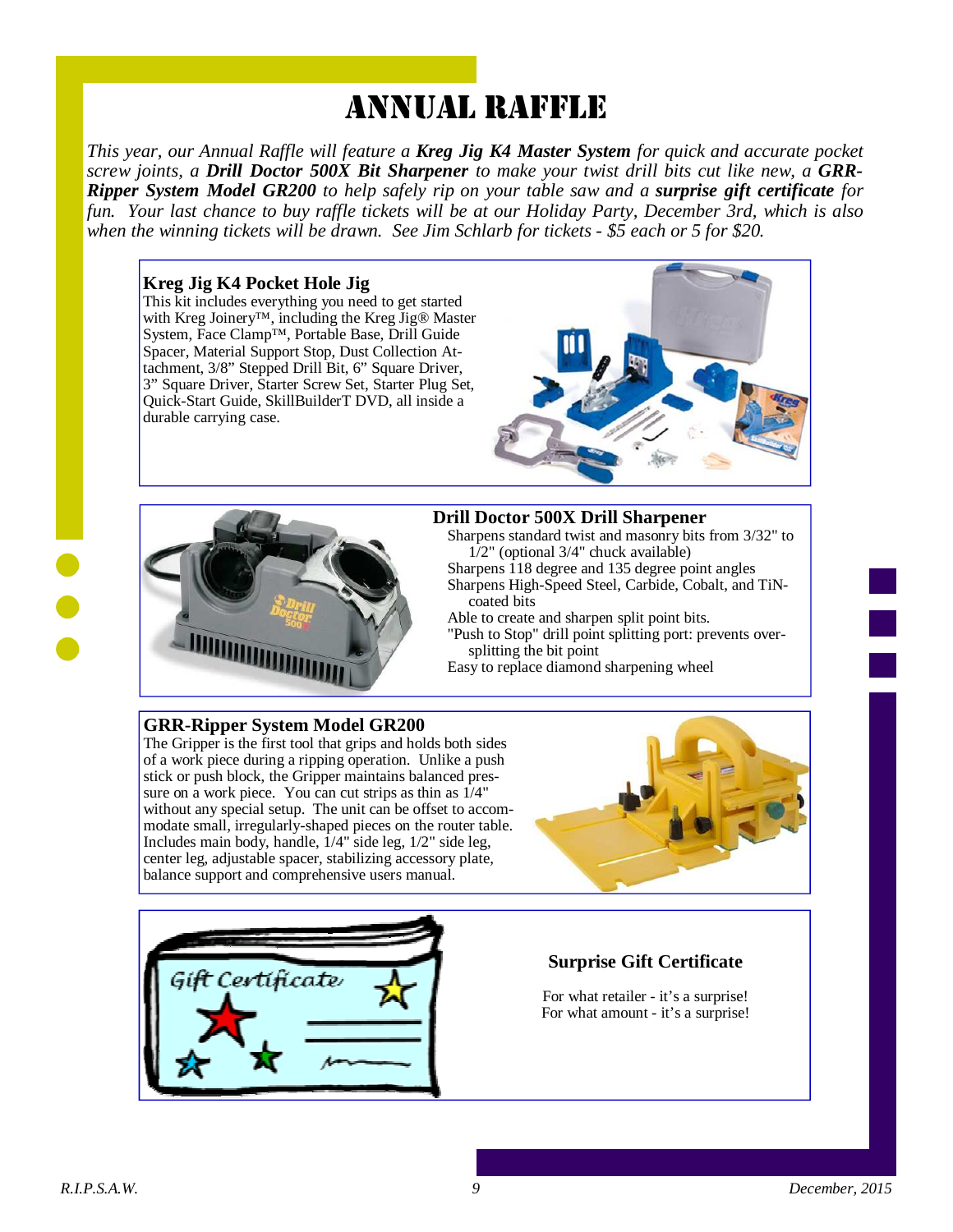# and *Toy Distribution*

## **Thursday, December 3, 2015**

Meyers Family Restaurant 4200 S. 76<sup>th</sup> St. Greenfield, WI 414-321-4400

> Cocktails: 5:30 pm Dinner: 6:30pm

RSVP by November 23rd

Make checks payable to Wisconsin Woodworker's Guild **Please make out a separate check for dues.** 

> Mail to: Andy Wagner, Treasurer  $3579$  S.  $94^{\text{th}}$  St. Milwaukee, WI 53228

| <b>NAME</b> | Price/ea.              | <b>Extended</b> |
|-------------|------------------------|-----------------|
|             | \$22.00                |                 |
|             | \$22.00                |                 |
|             | \$22.00                |                 |
|             | \$22.00                |                 |
|             | <b>TOTAL ENCLOSED:</b> |                 |

**PLEASE BRING YOUR TOYS IF YOU HAVE ANY. THANKS!**